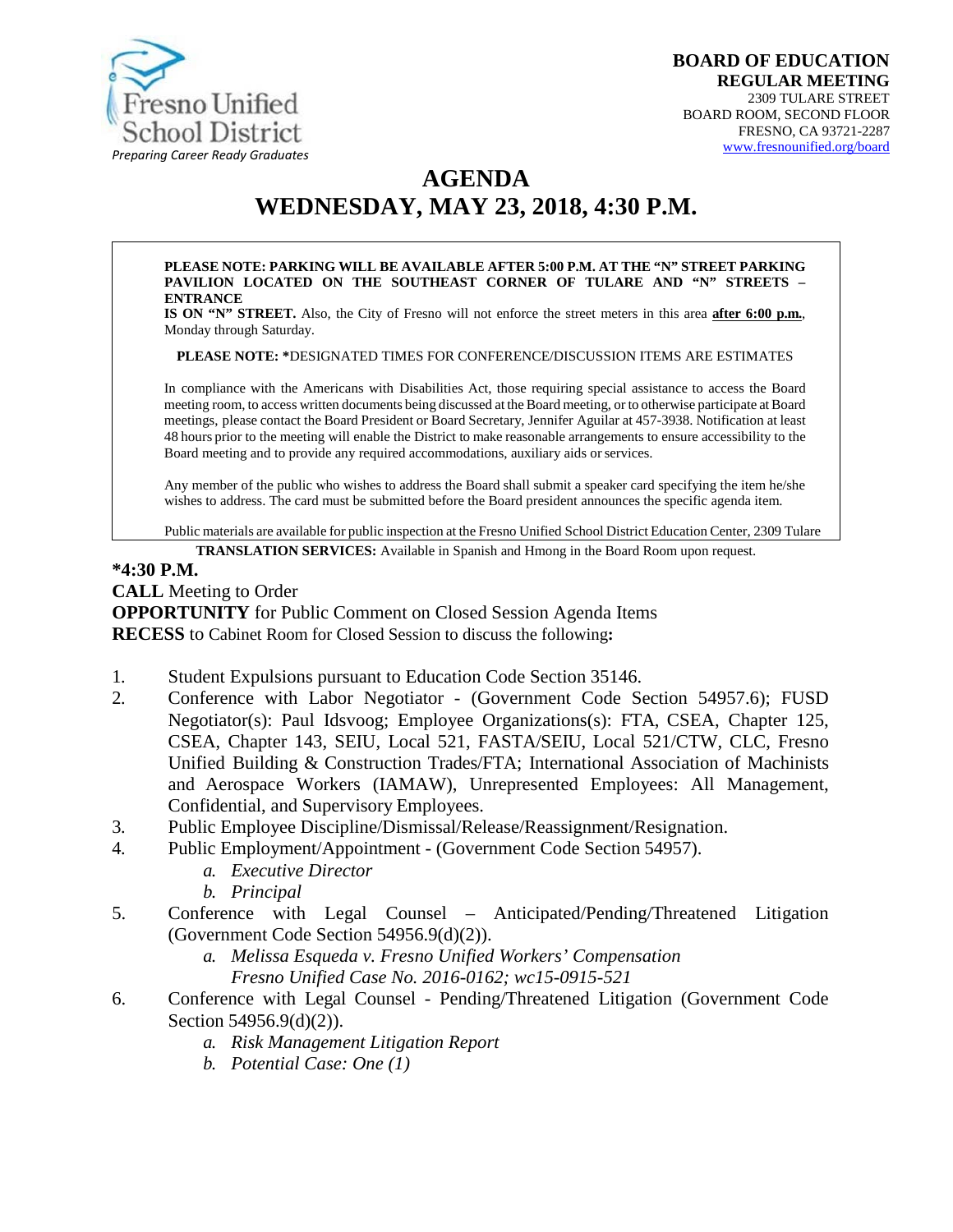### **6:00 P.M., RECONVENE** and report action taken during Closed Session, if any.

### **PLEDGE OF ALLEGIANCE**

Noel Gallardo, a parent that has had a positive impact at Wishon Elementary School will lead the flag salute.

### **HEAR Reports from Student Board Representatives**

An opportunity is provided to hear comments/reports from Student Board Representatives from Roosevelt High School. Contact person: Kim Mecum, telephone 457-3731.

### **RECOGNIZE the Student Board Representatives for the 2017/18 School Year**

The Board of Education and Superintendent Nelson wish to recognize Student Board Members Mackenzie Rivera, Hoover High School and Keerat Riar, Patiño High School for serving on the Board of Trustees during the 2017/18 school year. Contact person: Leslie Loewen, telephone 457-3674.

#### **HEAR Report from Superintendent**

### **OPPORTUNITY for Public Comment on Consent Agenda Items**

**ALL CONSENT AGENDA** items are considered to be routine bythe Board of Education and will be enacted by one motion. There will be no separate discussion of items unless a Board member so requests, in which event, the item(s) will be considered following approval of the Consent Agenda.

### **A. CONSENT AGENDA**

### **A-1, APPROVE Personnel List**

Included in the Board binders is the Personnel List, Appendix A, as submitted. The Superintendent recommends approval. Contact person: Paul Idsvoog, telephone 457- 3548.

#### **A-2, ADOPT Findings of Fact and Recommendations of District Administrative Board**

The Board of Education received and considered the Findings of Fact and Recommendations of District Administrative Panels resulting from hearings on expulsion and readmittance cases conducted during the period since the May 9, 2018 Regular Board meeting. The Superintendent recommends adoption. Contact person: Kim Mecum, telephone 457-3731.

### **A-3, APPROVE Minutes from Prior Meetings**

Included in the Board binders are the draft minutes for the February 21, 2018 Regular Meeting and May 9, 2018 Regular Meeting. The Superintendent recommends approval. Contact person: Robert G. Nelson, telephone 457-3884.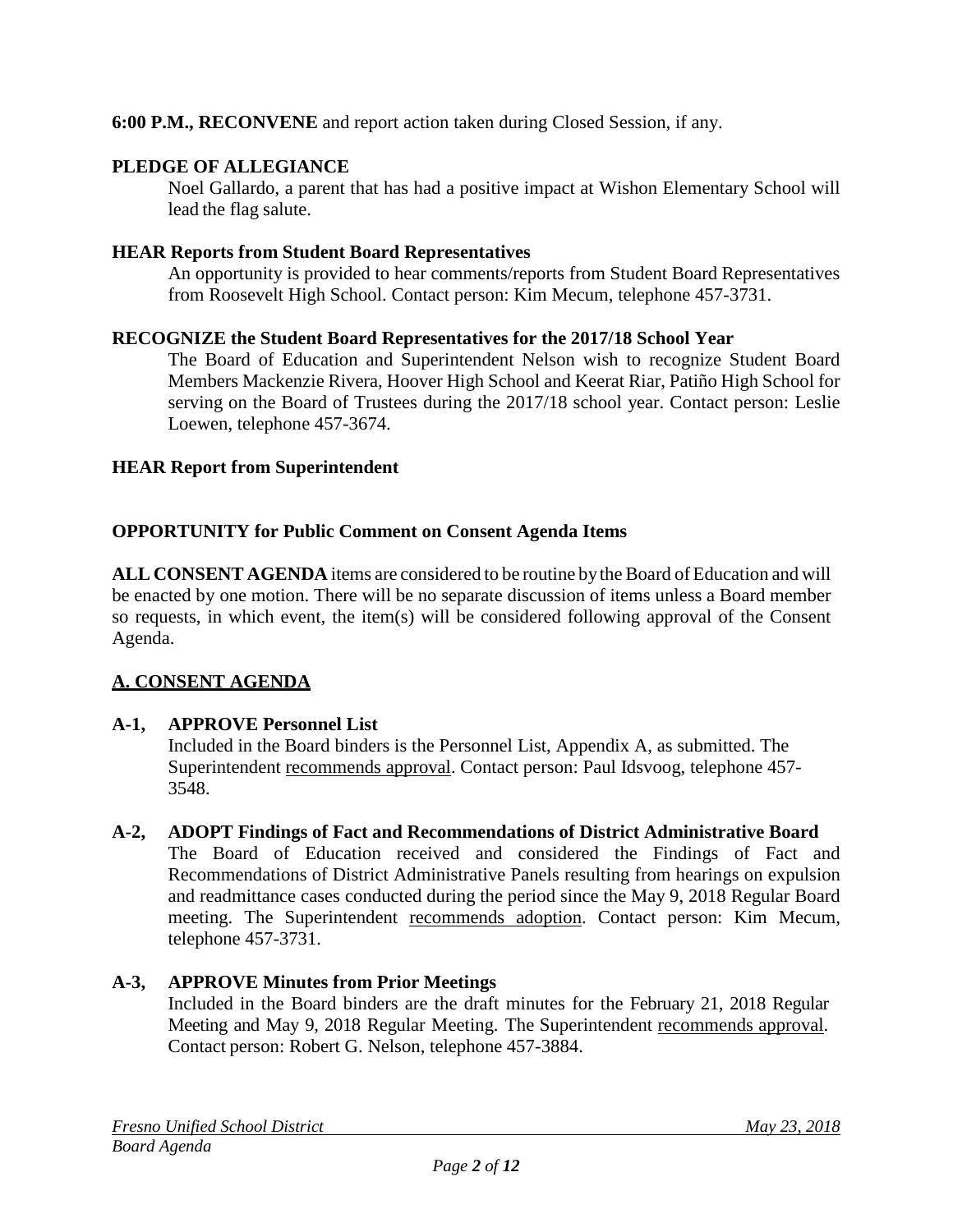### **A-4, APPROVE Agreements with Intellias Inc.**

Included in the Board binders is a Software License Agreement and Software Maintenance Agreement between Fresno Unified School District and Intellias Inc. Intellias is a web application software used to streamline and simplify payroll job processing tasks with Infor Lawson, and is the sole source provider for this software application. The one-time costs associated with the implementation is \$59,795 with an on-going maintenance cost of \$8,092. The Superintendent recommends approval. Fiscal impact: Sufficient funds are available in the Unrestricted General Fund in the amount of \$67,887. Contact person: Ruth F. Quinto, telephone 457-6226.

### **A-5, APPROVE Agreement with J. Elliot Marketing**

Included in the Board binders is a renewal agreement with J. Elliot Marketing to provide communication consulting services in support of the Joint Health Management Board (JHMB) and its various health and wellness initiatives. These initiatives include, but are not limited to, newsletter development, web content development, open enrollment and plan change communications and use of social media to support wellness (WellPath) related activities. The Superintendent recommends approval. Fiscal impact: Annual cost of \$50,400 is available in the Health Internal Services Fund. Contact person: Ruth F. Quinto, telephone 457-6226.

### **A-6, APPROVE Carl D. Perkins Applications for Funding**

Approve Carl D. Perkins Applications for Funding, one each for the secondary and postsecondary (adult school) Career Technical Education programs. The Superintendent recommends approval. Fiscal impact: The approximate funding level for the 2018/19 school year for secondary is \$889,438 and the post-secondary (adult school) funding level is \$53,000 (\$25,000 for Fresno Adult School, and \$27,000 for Clovis Adult School). Contact person: Kim Mecum, telephone 457-3731.

### **A-7, APPROVE Child Welfare & Attendance Specialist II Revised Job Description, Designation as Classified, Non-Exempt**

Included in the Board binders is a revised job description, Child Welfare & Attendance Specialist II, which reflects the change in education and experience consistent with current expectations. In addition, this revised job description has been updated to reflect the Board's Core Beliefs and Commitments and District Goals. The Child Welfare & Attendance Specialist II position is designated Classified, non-exempt and is placed on G-36 of the Classified Salary Schedule. The Superintendent recommends approval. Fiscal impact: Sufficient funds are available in the Prevention & Intervention department budget. Contact person: Paul Idsvoog, telephone 457-3548.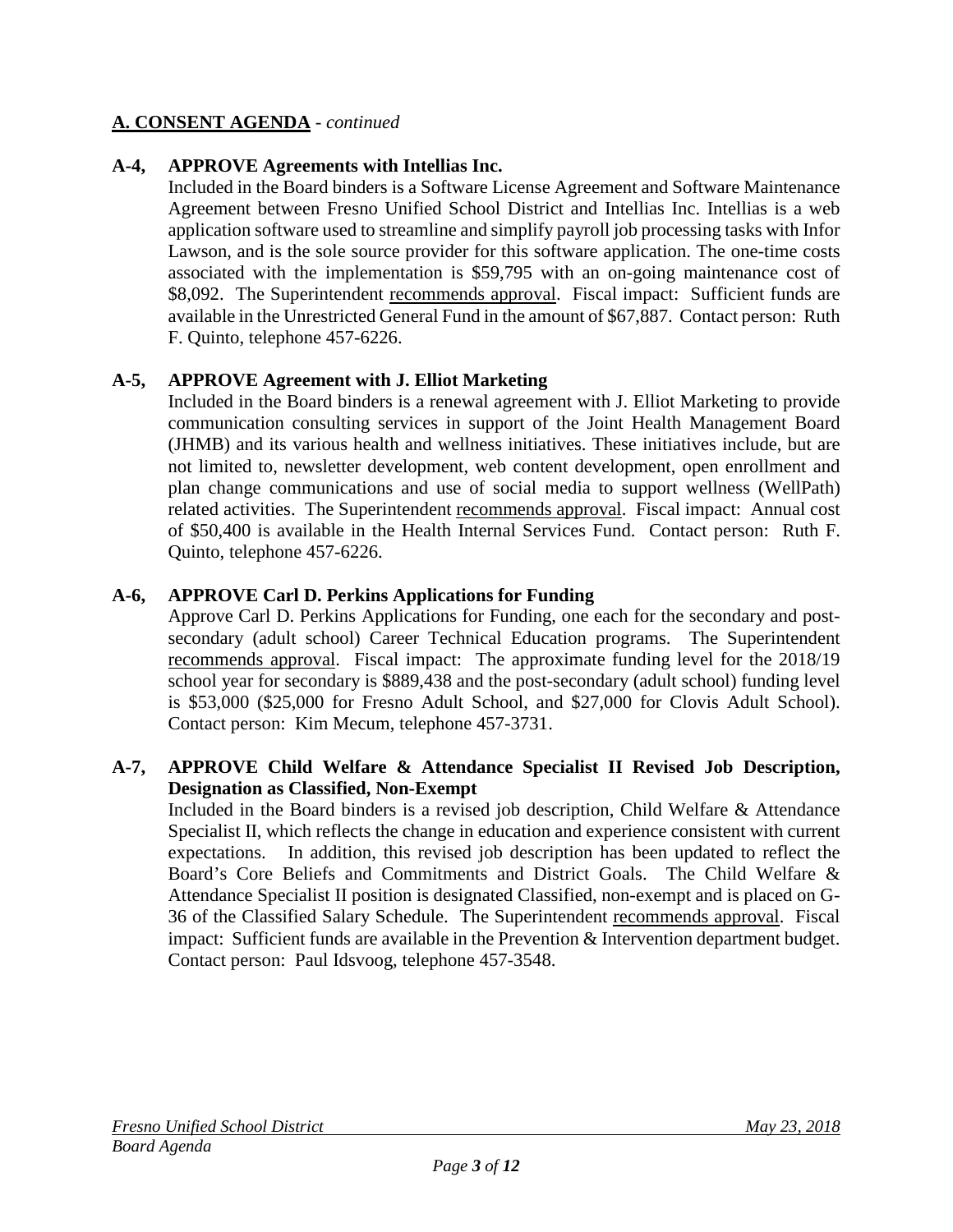### **A-8, APPROVE Creation of Position and ADOPT the Climate and Culture Specialist Job Description, Designation as Certificated, Exempt**

Included in the Board binders is the job description, Climate and Culture Specialist, based on the Categorical Instructional Specialist job description, which reflects changes in applicable programs, education and experience, licensing, and knowledge and abilities consistent with current expectations. This position is not categorically funded. This job description aligns with the District Multi-Tiered System of Support (MTSS). In addition, this job description reflects the Board's Core Beliefs and Commitments and District Goals. The Climate and Culture Specialist position is designated Certificated, exempt and is placed on the Teacher's Salary Schedule. The Superintendent recommends approval. Fiscal impact: Sufficient funds are available in the Prevention & Intervention department budget. Contact person: Paul Idsvoog, telephone 457-3548.

### **A-9, APPROVE Accelerate Wide Area Network Dark Fiber Construction**

The districts Wide Area Network Dark Fiber proposal is currently in "Active Review" with USAC (Federal E-Rate Commission) and approval could come any day. However, we have also discovered through our E-Rate consultants that there is a backlog of requests for federal E-Rate funds and that it could take several months before ours gets the attention it needs to finish the review and approve it.

In order to keep the project moving forward, we are recommending that we utilize funds from the IT Budget and Special Reserve for Capital Outlay to begin the work now. The USAC E-Rate program provides a process for districts to begin construction and services prior to receipt of E-Rate funding approval. The funds will be reimbursed to the district after USAC approval. The Superintendent recommends approval. Fiscal impact: The costs are \$1,380,000. There are sufficient funds in the IT Budget and Special Reserve for Capital Outlay budget for this expense. Contact person: Kurt Madden, telephone 457- 3868.

### **A-10, APPROVE Agreement with City of Fresno for Summer Swim Program at District Pools**

Included in the Board binders and recommended for approval is information and an agreement with the City of Fresno for use of Fresno Unified pools for a City-operated summer swim program. The program will operate May 26 through September 3, 2018; until June 8 and after August 12, pools will be available to the City on weekends only. The summer swim program improves access to affordable swim lessons and recreational swimming, and provides youth employment opportunities. The district's partnership with the City began in 2017 and was well received by the community. The Superintendent recommends approval. Fiscal impact: The \$15,000 reimbursement to the City for providing weekend recreational swimming on weekends outside the core summer swim season is available in the Facilities budget. The cost of pool chemicals, maintenance and repairs related to the program is estimated at \$18,000 and is available in the Maintenance and Operations budget. Contact person: Karin Temple, telephone 457-3134.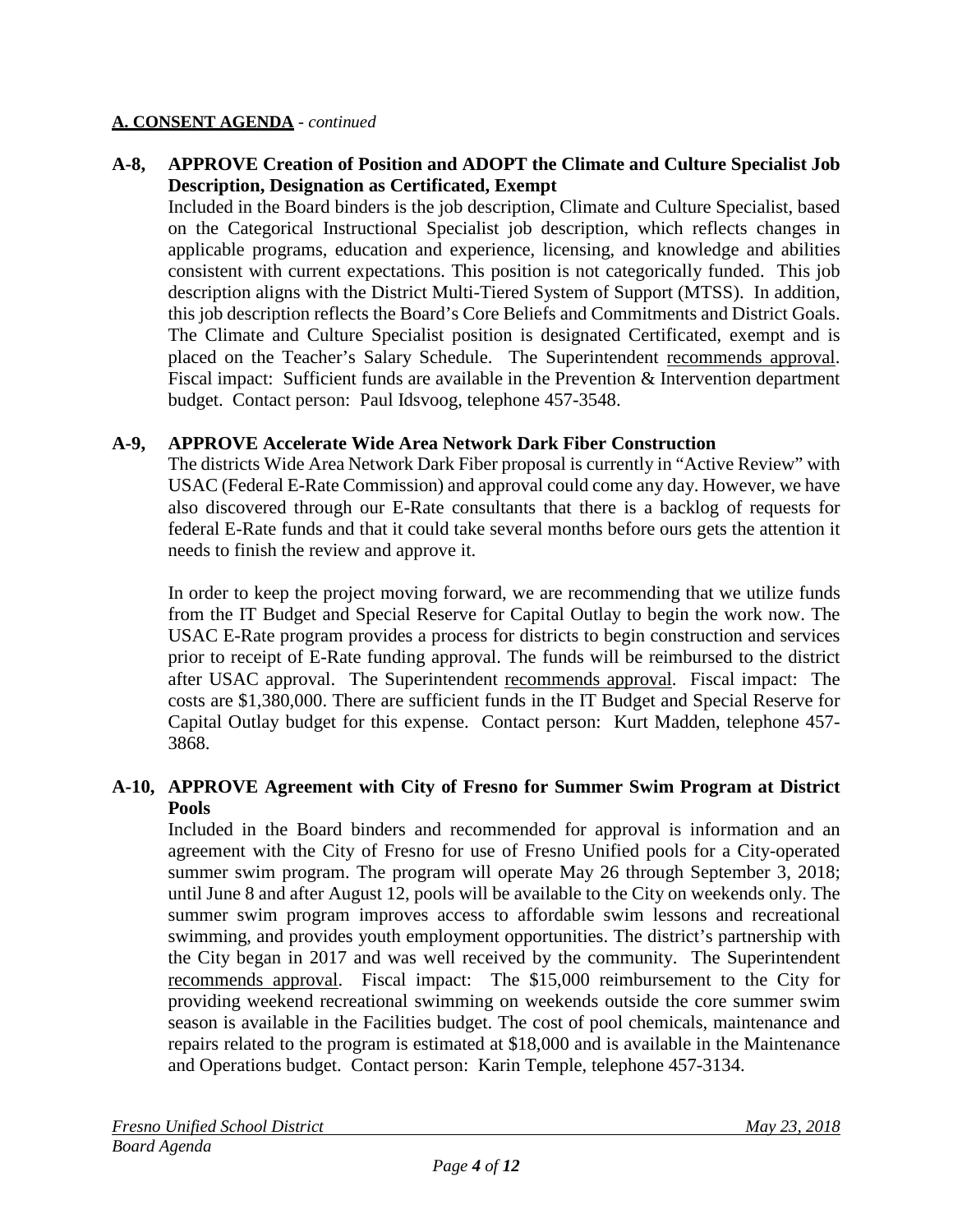### **A-11, APPROVE Award of Bid 18-28, Fremont Elementary School and Edison Computech Middle School Multipurpose Rooms HVAC Improvements**

Included in the Board Binders is information on Bid 18-28, to provide air conditioning to the multipurpose rooms (cafeterias) at Fremont Elementary School and Edison Computech Middle School. The project will replace the heating and evaporative cooling systems with heating and refrigerated air conditioning to provide a more comfortable environment and increase energy efficiency. The Board prioritized cafeteria air conditioning for Measure X funding, with project implementation phased based on assessment of condition and age of equipment.

Staff recommends award to the lowest responsive, responsible bidder:

Strategic Mechanical, Inc. (Fresno, California) \$1,132,000

The Superintendent recommends approval. Fiscal impact:\$1,132,000 is available in the Measure X Fund. Contact person: Karin Temple, telephone 457-3134.

### **A-12, APPROVE Award of Bid 18-30, Hoover High School Electrical Infrastructure Improvements**

Included in the Board Binders is information on Bid 18-30, to replace internal electrical infrastructure and panels in various buildings at Hoover High School. The project includes removal and replacement of sidewalks and planters along the path of conduit replacement. The existing electrical infrastructure is the original equipment, over fifty years old, and requires replacement to avoid failure. The new main conduit will increase safety and reliability.

Staff recommends award to the lowest responsive, responsible bidder:

Wild Electric, Inc. (Fresno, California) \$1,450,455

The Superintendent recommends approval. Fiscal impact: \$1,450,455 is available in the Measure X Fund. Contact person: Karin Temple, telephone 457-3134.

### **A-13, RATIFY Grant Application Update to the California Department of Education for the 2018/19 Workforce Innovation and Opportunity Act, Title II: Adult Education and Family Literacy Act**

Ratification is requested for a grant application update to the California Department of Education for the 2018/19 Workforce Innovation and Opportunity Act, Title II: Adult Education and Family Literacy Act. The Superintendent recommends ratification. Fiscal impact: The estimated grant funding is \$900,000. Contact person: Kim Mecum, telephone 457-3731.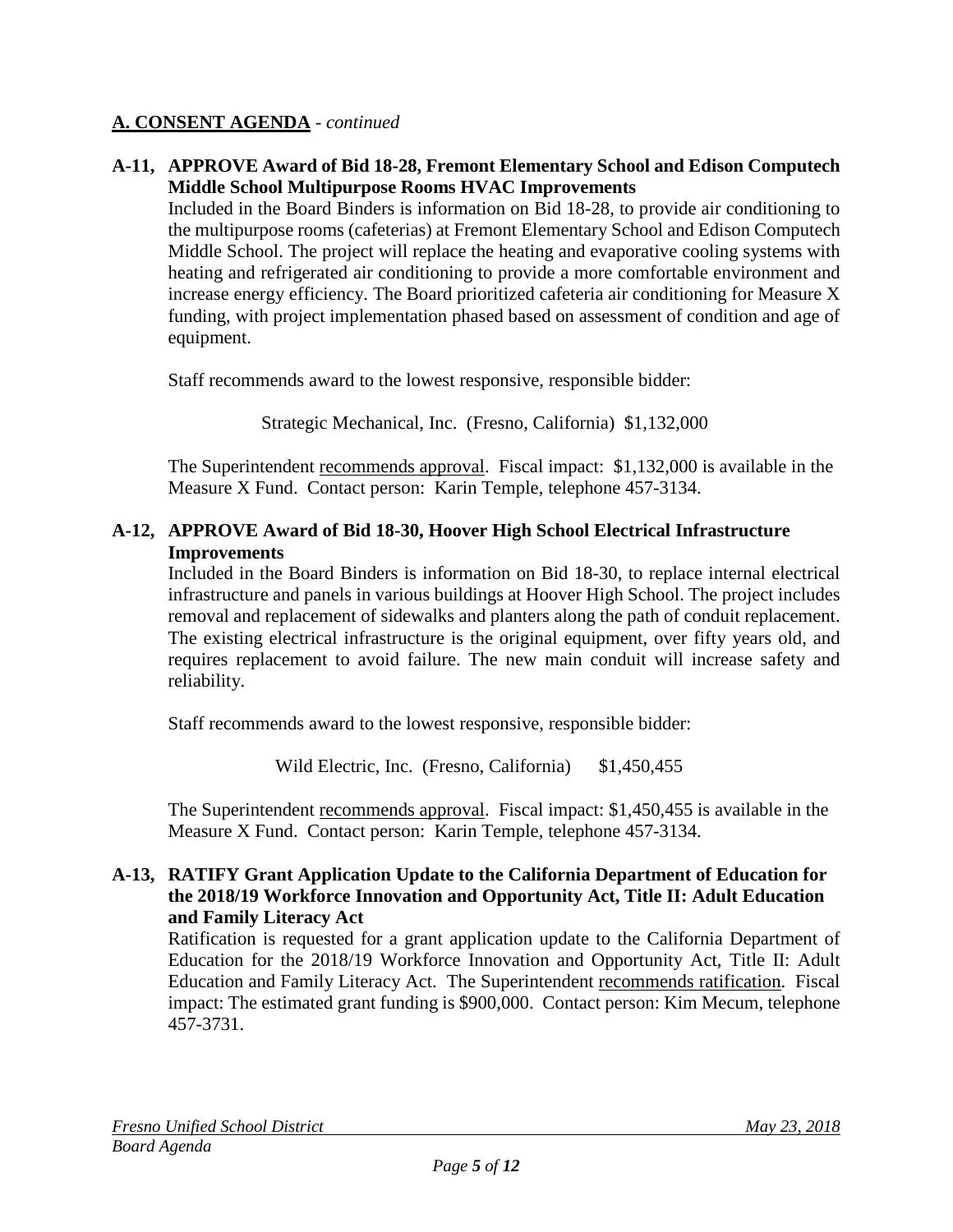### **A-14, RATIFY Grant Application to the 2018 Fansler Foundation Grant**

Ratification is requested for a grant application to the Fansler Foundation for Rata High School. The Fansler Foundation is a non-profit, public benefit corporation that primarily supports organizations to assist developmentally challenged youth. The Superintendent recommends ratification. Fiscal impact: The estimated grant funding is \$65,000. Contact person: Kim Mecum, telephone 457-3731.

### **A-15, RATIFY Independent Contractor Services Agreement with School Services of California, Inc.**

Included in the Board binders is the Independent Contractor Services Agreement for Special Services between Fresno Unified School District and School Services of California, Inc. for negotiations issues relative to district collective bargaining. The Superintendent recommends ratification. Fiscal impact: Sufficient funds are available in the Unrestricted General Fund in the amount of \$85,030.63. Contact person: Paul Idsvoog, telephone 457-3548.

### **A-16, RATIFY Purchase Orders from March 1, 2018 through March 31, 2018**

Included in the Board binders is information on purchase orders issued from March 1, 2018 through March 31, 2018. Purchase orders for \$10,000 or more are presented first, followed by purchase orders for less than \$10,000. A list of purchase orders issued for Associated Student Body (ASB) accounts is also provided. The Superintendent recommends ratification. Fiscal impact: Funding is noted on the attached pages. Contact person: Karin Temple, telephone 457-3134.

#### **END OF CONSENT AGENDA (ROLL CALL VOTE)**

### **UNSCHEDULED ORAL COMMUNICATIONS**

Individuals who wish to address the Board on topics within the Board's subject matter jurisdiction, but **not** listed on this agenda may do so at this time. If you wish to address the Board on a specific item that is listed on the agenda, you should do so when that specific item is called.

While all time limitations are at the discretion of the Board President, generally members of the public will be limited to a maximum of three (3) minutes per speaker for a total of thirty (30) minutes of public comment as designated on this agenda. Any individual who has not had an opportunity to address the Board during this initial thirty (30) minute period may do so at the end of the meeting after the Board has addressed all remaining items on this agenda. Without taking action and only as expressly permitted by Board Bylaw 9323, Board members may ask questions, make brief announcements, or provide a brief response to statements presented by the public about topics raised in unscheduled oral communications.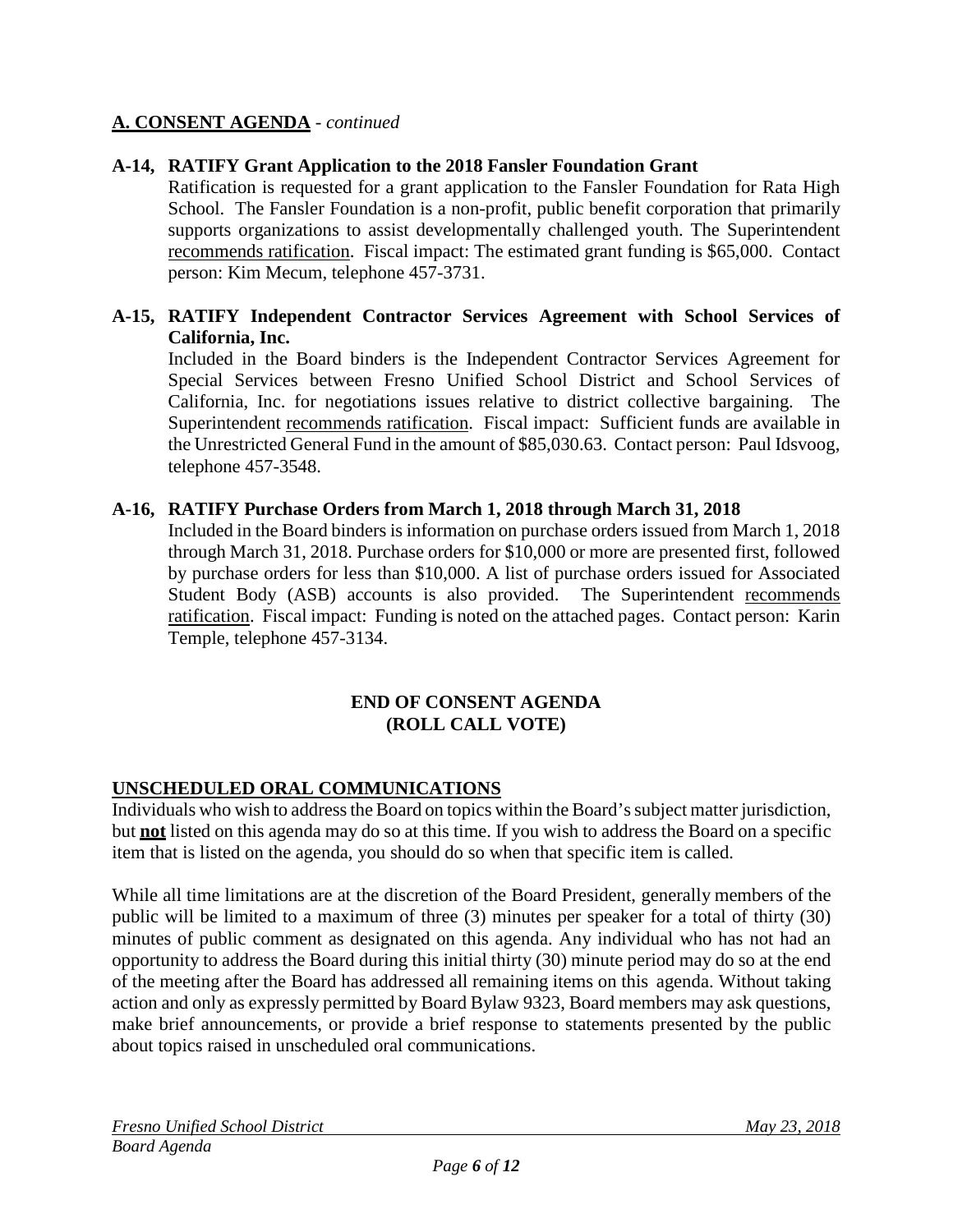### **UNSCHEDULED ORAL COMMUNICATIONS** - *continued*

Board members must be recognized by the President in order to speak and will generally be limited to no more than one (1) minute each for this purpose. The Board President shall have the discretion to further limit Board members' opportunity to speak on topics raised in unscheduled oral communications to ensure the orderly and efficient conduct of District business.

Members of the public with questions on school district issues may submit them in writing. The Board will automatically refer to the Superintendent any formal requests that are brought before them at this time. The appropriate staff member will furnish answers to questions.

### **B. CONFERENCE/DISCUSSION AGENDA**

### **6:30 P.M.**

**B-17, DISCUSS the April 2018 GO Public Schools Fresno Choosing Our Future Report and ACCEPT the Recommendations**

Included in the Board binders is the April 2018 GO Public Schools Fresno Choosing Our Future Report. Go Public Schools Fresno is requesting the Board to consider accepting the recommendations included in the report.

The Choosing Our Future Report was first written in 2005 to help provide guidance to the district during leadership transition. Many improvements have been made in finances, operations and student outcomes at Fresno Unified since the initial report. GO Public Schools Fresno engaged more than 700 parents, teachers, principals and community members in the creation of the next iteration of Choosing Our Future (2018) to set a bold vision for our schools, to provide robust and transparent accountability, and to create policy recommendations that help move the district toward this vision, including:

- Redefining what success looks like in the 21st century and commit to every child graduating prepared to succeed.
- Empowering students and educators with individualized data to ensure every child is making adequate annual progress toward graduating prepared to succeed.
- Creating an innovation zone to design and support transformational school models.

The Superintendent recommends acceptance. Fiscal impact: There is no fiscal impact to the district at this time. Contact person: David Chavez, telephone 457-3566.

### **6:50 P.M.**

### **B-18, DISCUSS and DECIDE in the Matter of the School of Unlimited Learning Renewal Petition**

Available in the Board Office is a copy of the School of Unlimited Learning (SOUL) renewal petition delivered to the district seeking authorization to operate July 1, 2018 through June 30, 2023. SOUL currently serves approximately 177 students in grades 9- 12. The school is located at 2336 Calaveras in Fresno.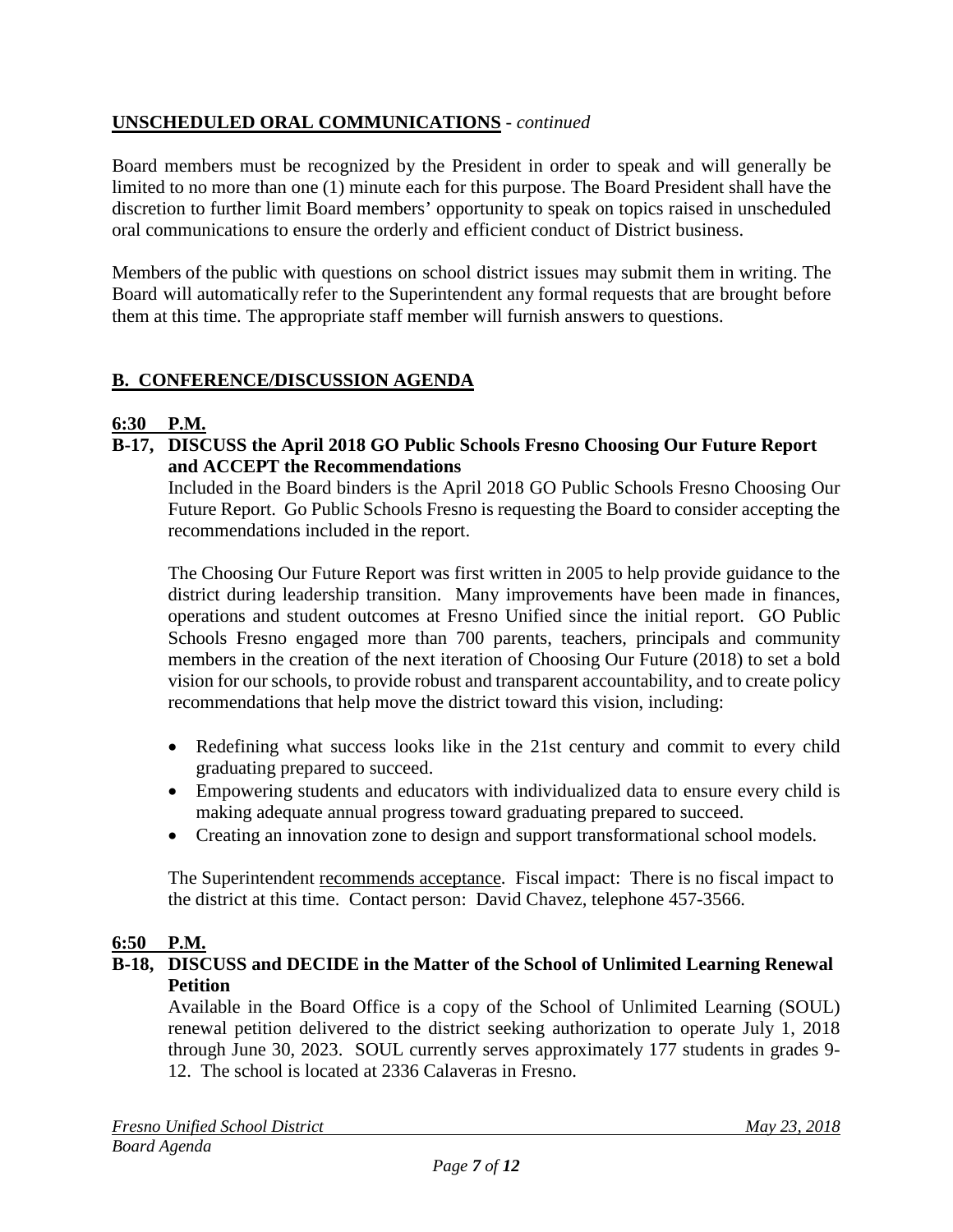### **B. CONFERENCE/DISCUSSION AGENDA -** *continued*

The Superintendent recommends a decision. Fiscal impact: The estimated fiscal impact for year one is \$1,521,514. Contact person: Kim Mecum, telephone 457-3731.

## **7:10 P.M.**

### **B-19, PRESENT and APPROVE the 2018/19 Single Plans for Student Achievement**

Approval is requested for the 2018/19 Single Plans for Student Achievement (SPSA). The development of the SPSA is a collaborative process involving staff, students, parents and community in the analysis of data to identify the needs of students, as well as an analysis of the effectiveness of practices and programs at the school. A copy of each SPSA is available in the Office of State and Federal Programs for review, as well as at each school site office. The Superintendent recommends approval. Fiscal impact: All funding is included in budget allocations for each site. Contact person: Ruth F. Quinto, telephone 457-6226.

### **7:30 P.M.**

### **B-20, PRESENT and DICUSS Governor's May Revise for 2018/19**

Governor Brown is scheduled to release the May Revision for the 2018/19 fiscal year budget on May 11, 2018. On May 23, 2018, staff will present the updated information to the Board of Education including the budget risks and the impact on Fresno Unified School District. Fiscal impact: Not available at this time. Contact person: Ruth F. Quinto, telephone 457-6226.

### **7:50 P.M.**

### **B-21, HOLD Public Hearing, PRESENT and DISCUSS Fresno Unified School District's 2018/19 Local Control and Accountability Plan**

Staff will present and the Board of Education will discuss the Fresno Unified School District 2018/19 Local Control and Accountability Plan (LCAP). As required by Education Code 52062, a public hearing will be conducted to provide an opportunity for discussion and public comment surrounding the 2018/19 Local Control and Accountability Plan for Fresno Unified. Fiscal impact: Support material will be provided to the Board and available for public review on or before May 18, 2018. Contact person: Ruth F. Quinto, telephone 457-6226.

### **8:10 P.M.**

#### **B-22, HOLD Public Hearing, PRESENT and DISCUSS Fresno Unified School District's 2018/19 Proposed Budget and Education Protection Account**

Staff will present and the Board of Education will discuss the Fresno Unified School District Proposed Budget for 2018/19. The Proposed Budget includes the multi-year projected budget for the Unrestricted General Fund. The agenda item will also describe factors addressed in the 2018/19 Proposed Budget, and issues affecting the multi-year projections for 2019/10 and 2020/21. Fiscal impact: Support material will be provided to the Board and available for public review on or before May 18, 2018. Contact person: Ruth F. Quinto, telephone 457-6226.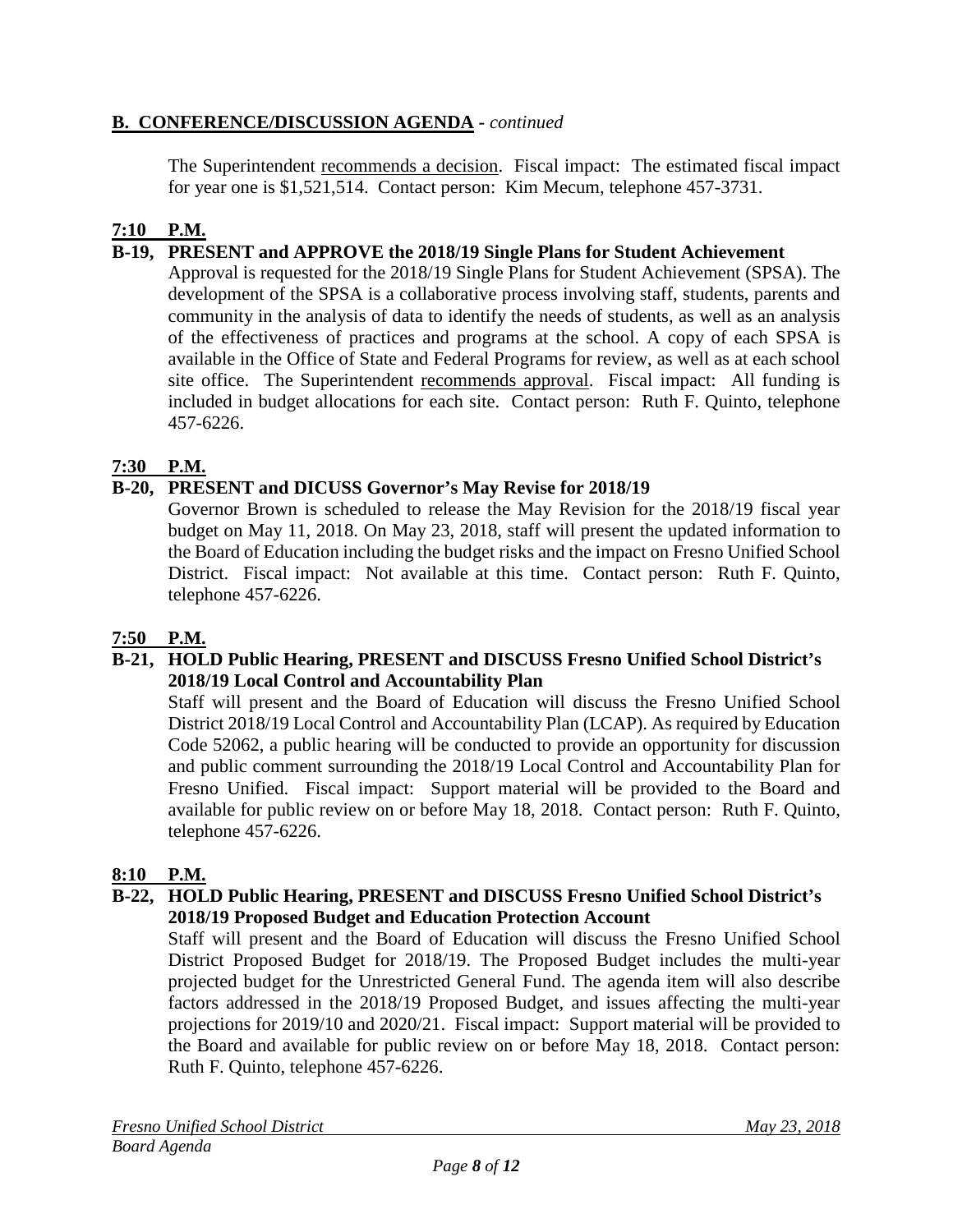### **8:30 P.M.**

**B-23, HOLD Public Hearing, and ADOPT Resolution 17-41 Authorizing the Increase of Level I School Facility (Development) Fees on Residential and Commercial/Industrial Construction Projects**

Included in the Board binders and recommended for adoption is Resolution 17-41, to authorize increasing School Facility (development) Fees. Pursuant to Education Code Section 17620 and Government Code Section 65995, in January 2018 the State Allocation Board approved adjustments to the allowable maximum development fees based on inflation in the statewide cost index. School districts are required to conduct a study to justify increasing fees to the statutory limit. A Justification Study prepared by O'Dell Planning  $\&$ Research, Inc. (in the Board binders) validates the need for the increased fees based on projected new development and the related need for new or reconstructed school facilities. The current and proposed fees are shown below. Increases become effective 60 days after the public hearing and adoption of the resolution.

| <b>Development</b><br>Type | <b>Current Fee</b><br>(per square foot) | <b>Proposed Fee</b><br>(per square foot) | <b>Percent</b><br><b>Increase</b> |
|----------------------------|-----------------------------------------|------------------------------------------|-----------------------------------|
| Residential                | 53.48                                   | \$3.79                                   | 8.78%                             |
| Commercial                 |                                         | \$0.61                                   | 8.78%                             |

The Superintendent recommends adoption. Fiscal impact: Development Fee revenue will continue to provide funding for certain facilities improvements. Contact person: Karin Temple, telephone 457-3134.

## **C. RECEIVE INFORMATION & REPORTS**

### **C-24, RECEIVE Fresno Unified School District's Third Quarterly Investment Report for Fiscal Year 2017/18**

Included in the Board binders is the third quarter investment report for the period ending March 31, 2018. Board Policy 3430(a) requires the Superintendent, or designee, to supply the Board of Education with quarterly and annual reports on district investments. As of March 31, 2018 Fresno Unified School District is in compliance with Board Policy 3430(a) for investments. Fiscal impact: There is no fiscal impact to the district. Contact person: Ruth F. Quinto, telephone 457-6226.

### **C-25, RECEIVE Proposed Revisions for Board Bylaws (BB) 9012 (NEW), 9121, 9220, 9230, 9240, 9321, 9323, 9400 and Exhibit (E) 9323.3**

Included in the Board binders are proposed revisions for the following nine Board Bylaws (BB) and Exhibit (E):

- (NEW) BB 9012 Board Member Electronic Communication
- BB 9121 President
- BB 9220 Governing Board Elections
- BB 9230 Orientation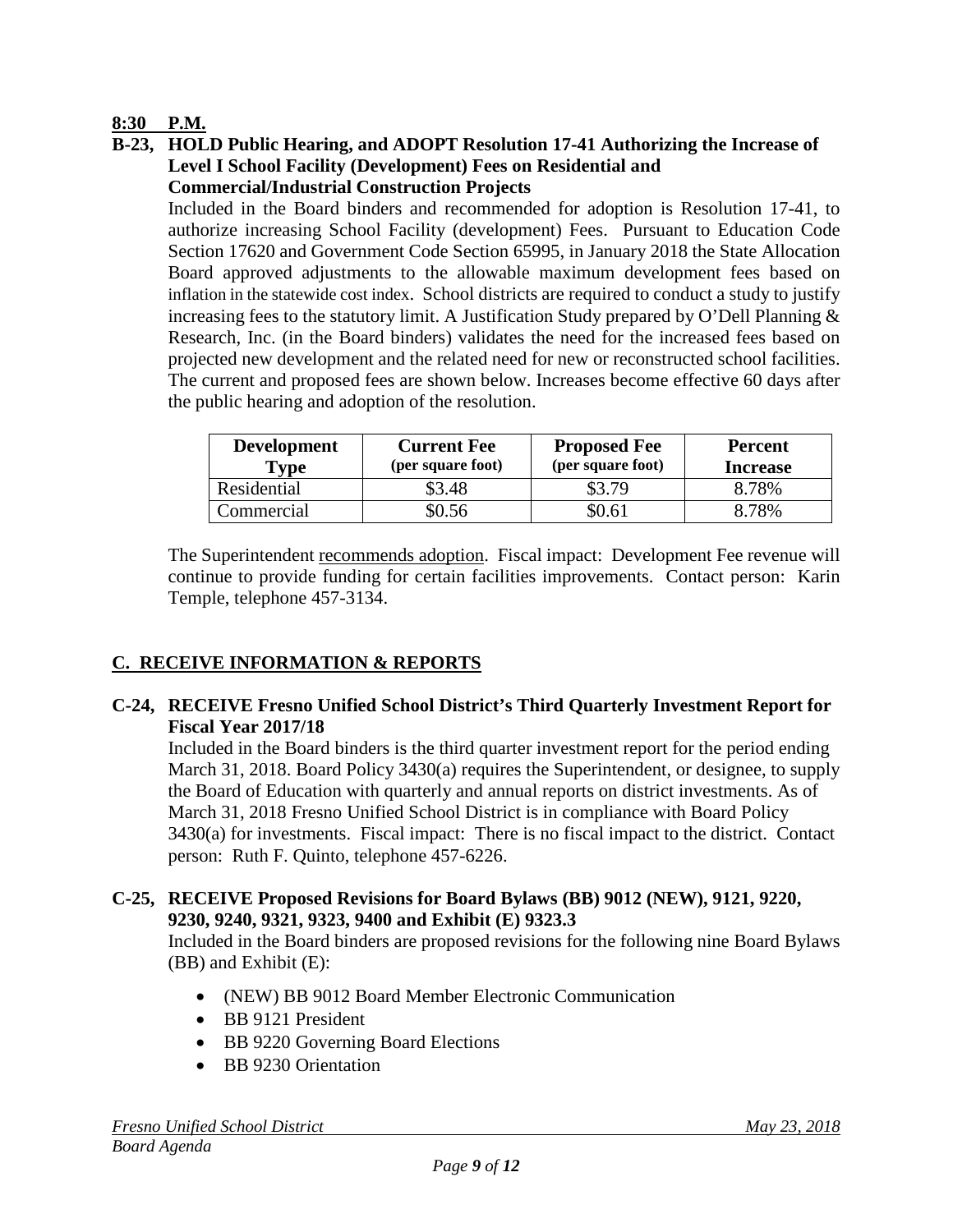### **C. RECEIVE INFORMATION & REPORTS** – *continued*

- BB 9240 Board Development
- BB 9321 Closed Session Purposes And Agendas
- BB 9323 Meeting Conduct
- E 9323.2 Actions By The Board
- BB 9400 Board Self-Evaluation

These revisions meet the legal mandates recommended by the California School Boards Association (CSBA). The items will be brought back for approval at a future Board meeting. Fiscal impact: There is no fiscal impact to the district. Contact person: David Chavez, telephone 457-3566.

#### **C-26, RECEIVE Proposed Revisions for Board Policies (BP) 0460, 0420.4, 0500, 0520, 3100, (NEW) 3230, 5113.1, (NEW) 5113.12, 5131.1, 5131.6, 5144, 5144.1, (NEW) 5145.31, 7214 and Deletion of 0520 and 0520.3**

Included in the Board binders are proposed revisions for the following fifteen Board Policies (BP):

- BP 0460 Local Control Accountability Plan
- BP 0420.4 Charter School Authorization
- BP 0500 Review And Evaluation
- BP 0520 Intervention For Underperforming Schools (Deletion)
- BP 0520.3 Title 1 Program Improvement Districts (Deletion)
- BP 3100 Budget
- (NEW) BP 3230 Federal Grant Funds
- BP 5113.1 Chronic Absence And Truancy
- (NEW) BP 5113.12 District SARB
- BP 5131.1 Bus Conduct
- BP 5131.6 Alcohol And Other Drugs
- BP 5144 Discipline
- BP 5144.1 Suspension And Expulsion/Due Process
- (NEW) BP 5145.31 Gender And Identity Inclusion
- BP 7214 General Obligation Bonds

These revisions meet the legal mandates recommended by the California School Boards Association (CSBA). The items will be brought back for approval at a future Board meeting. Fiscal impact: There is no fiscal impact to the district. Contact person: David Chavez, telephone 457-3736.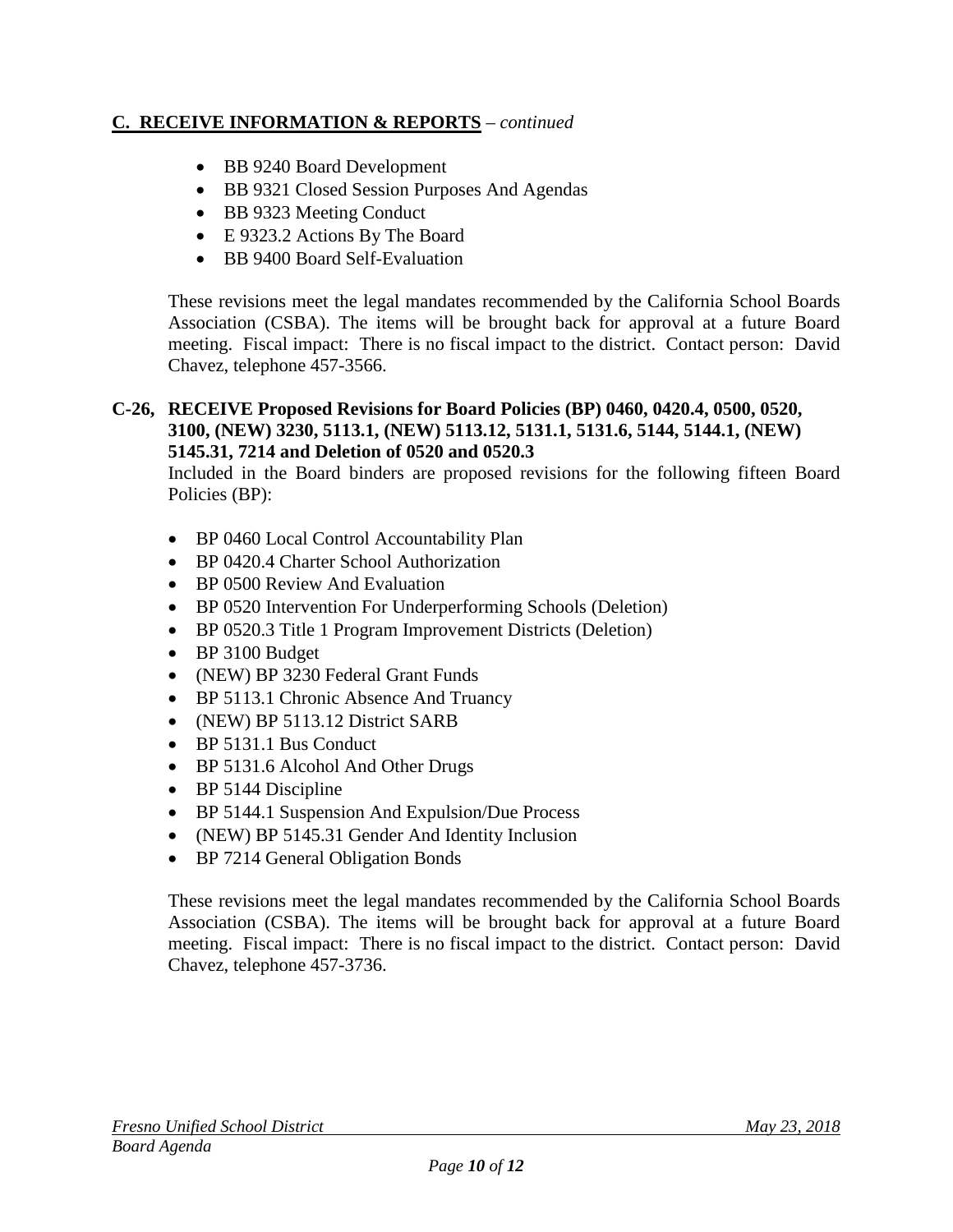### **C. RECEIVE INFORMATION & REPORTS** - *continued*

### **C-27, RECEIVE the California School Employees Association and its Fresno Chapter 143 Food Service (CSEA) Proposal to Fresno Unified School District for the 2018 – 2021 Successor Agreement**

California School Employees Association and its Fresno Chapter 143 Food Service (CSEA) Proposal to Fresno Unified School District for the 2018 – 2021 Successor Agreement. In accordance with Government Code 3547, all initial proposals of the public school employers shall be presented at a public meeting of the public school employer, and thereafter shall be public record. This proposal shall be available for public view in the Board of Education office from May 23, 2018 through May 30, 2018. Fiscal impact: There is no fiscal impact to the district to be determined at this time. Contact person: Paul Idsvoog, telephone 457-3548.

### **C-28, RECEIVE the Fresno Unified School District Proposal to California School Employees Association and its Fresno Chapter 143 Food Service (CSEA) for the 2018 – 2021 Successor Agreement**

Fresno Unified School District proposal to California School Employees Association and its Fresno Chapter 143 Food Service (CSEA) for the 2018 -2021 Successor Agreement. In accordance with Government Code 3547, all initial proposals of the public school employers shall be presented at a public meeting of the public school employer, and thereafter shall be public record. This proposal shall be available for public view in the Board of Education office from May 23, 2018 through May 30, 2018. Fiscal impact: There is no fiscal impact to the district to be determined at this time. Contact person: Paul Idsvoog, telephone 457-3548.

### **C-29, RECEIVE the California School Employees Association and its Fresno Chapter 125 White Collar (CSEA) Proposal to Fresno Unified School District for the 2018 – 2021 Successor Agreement**

California School Employees Association and its Fresno Chapter 125 White Collar (CSEA) Proposal to Fresno Unified School District for the 2018 – 2021 Successor Agreement.

In accordance with Government Code 3547, all initial proposals of the public school employers shall be presented at a public meeting of the public school employer, and thereafter shall be public record. This proposal shall be available for public view in the Board of Education office from May 23, 2018 through May 30, 2018. Fiscal impact: There is no fiscal impact to the district to be determined at this time. Contact person: Paul Idsvoog, telephone 457-3548.